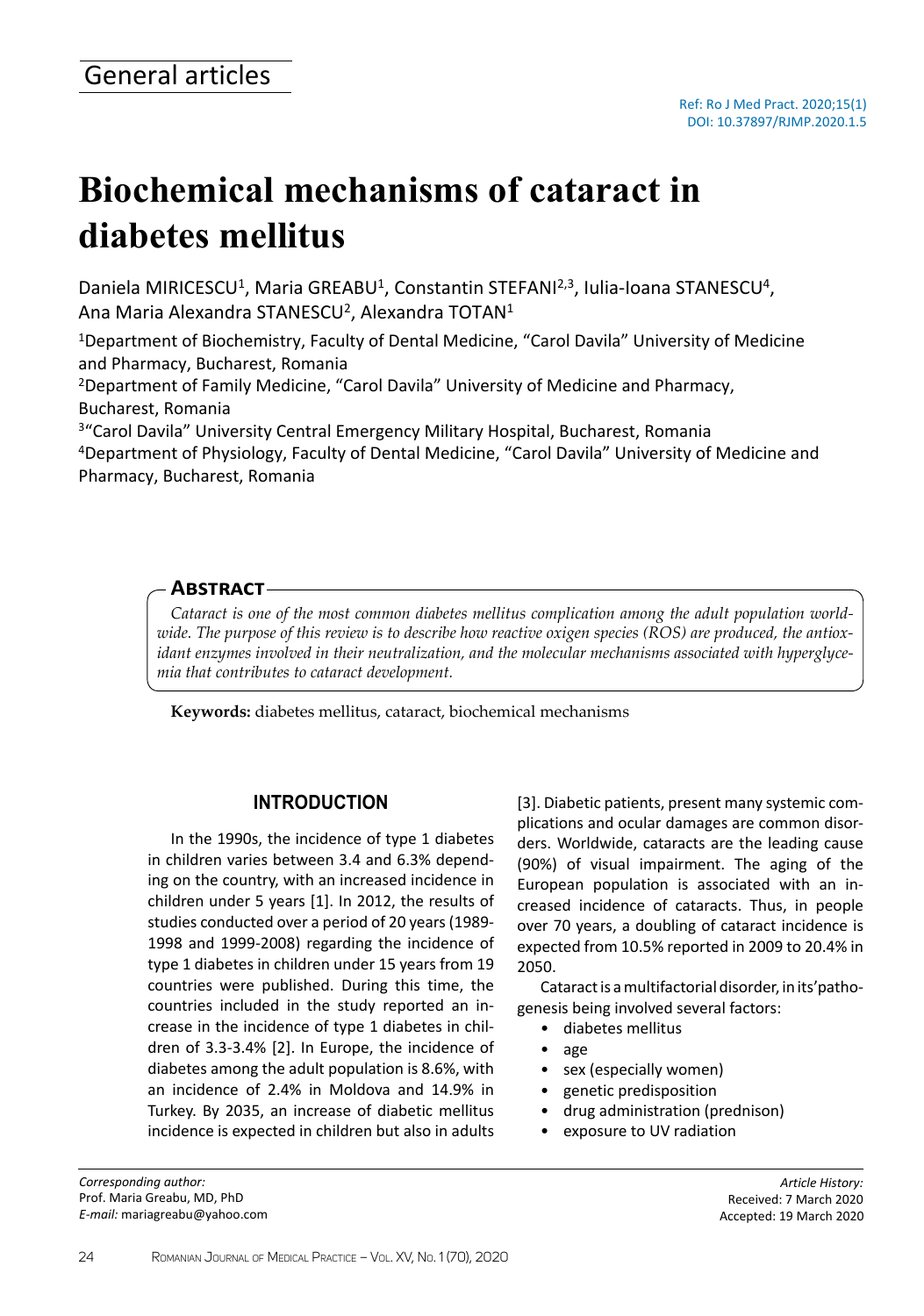- smoking
- alcohol
- blood pressure / hypertension
- education level [4]

## **REACTIVE OXIGEN SPECIES (ROS) GENERATION**

The results of the clinical and experimental studies performed to date highlight the involvement of oxidative stress (OS) in the initiation and progression of many systemic and oral disorders [5-7]. ROS are produced as intermediates and by-products in the mitochondrial respiratory chain and in the endoplasmic reticulum (ER). Neutrophils and macrophages generate ROS, during an inflammatory process but also in other normal metabolic reactions. In addition to the internal sources of ROS, there are a number of external factors that lead to the formation of ROS, UV radiation, cigarette smoke, alcohol and drugs [5,8-10].

Prolonged exposure to oxidizing agents, heavy metal ions, herbicides, pesticides, ultraviolet, ionizing radiation, together with ROS from normal physiological processes, contributes to DNA, lipid and protein damage. At the cellular level, if DNA is unrepairable, to avoid the propagation of the mutations produced by ROS, apoptosis is induced, as a mechanism of DNA repair. The cells are protected against the harmful effects of ROS, by antioxidant enzymes (superoxidismutase-SOD, catalase-CAT, glutathione peroxidase-GPx), glutathione (GSH) and antioxidant vitamins (vitamins C, E and A) [5].

In the first stage of ROS formation,  $O_2$  is reduced to superoxide anion  $O_2^-$ , a reaction that is carried out in phagocytosis by enzyme NADPH oxidase, NADH dehydrogenase (complex I) and coenzyme Q (complex III). GSH and SOD neutralizes  $O_2$  . SOD deficiency is associated with mutagenesis process, and other pathologies such as lactic acidosis, cardiomyopathy, neurodegenerative disorders, muscle atrophy, fertility disorders [8-10].

$$
O_2 + 1e^- = O_2^-
$$
  
\n
$$
2O_2^- + 2GSH + 2H^+ \rightarrow 2H_2O_2 + GSSG
$$
  
\n
$$
H_2O_2 + 2GSH \rightarrow 2H_2O + GSSG
$$
  
\n
$$
4O_2^- + 2H_2O \stackrel{SOD}{\longrightarrow} 3O_2 + 4HO^-
$$
  
\n
$$
2O_2^- + 2H^+ \stackrel{SOD}{\longrightarrow} H_2O_2
$$
  
\nFIGURE 1. ROS formation and SOD neutralization  
\n[adapted from 11]

Hydrogen peroxide  $(H_2O_2)$  is also formed at peroxisomes level, by the reduction reaction of  $O<sub>2</sub>$ with fatty acids, polyamides, catalyzed by FAD (flavin adenindinucleotide). This harmful molecule of

the body is also produced by degradation of AMP (adenosine monophosphate) with formation of hypoxanthine (reaction catalyzed by xanthine oxidase-XO), which is further oxidized to xanthine

and in the end to uric acid [11].<br>  $Hypoxanthine + H_2O + O_2 \rightarrow Xanthine +$  $H_2O_2 \stackrel{XO}{\rightarrow} Uric \; acid$ 

According to the following reaction, in peroxisomes, catalase uses  $H_2O_{2'}$  to oxidize alcohols, phenols, ethanal, methanal and formic acid:

$$
R - OH + H_2O_2 \xrightarrow{CAI} R + 2H_2O
$$

Excess  $H_2O_2$  is converted by CAT to  $O_2$  and  $H_2O$ as follows:

$$
H_2O_2 \text{ (excess)} \xrightarrow{CAT} 1/2 o_2
$$

The Fenton reaction generates the most dangerous ROS, the hydroxyl radical  $(HO)$ , which has the ability to damage DNA.

$$
H_2O_2 + Fe^{2+}(Cu^+) \xrightarrow{Fenton reaction} HO^+ + Fe^{3+}(Cu^{2+})
$$
[11]

# **HYPERGLICEMIA AND ROS**

Hyperglycemia leads to overproduction of  $0<sub>2</sub>$ by four molecular mechanisms:

- polyol pathway
- advanced glycation end products (AGEs) formation
- activation of protein kinase C (PKC)
- hexosamine pathway

#### **Polyol pathway**

↑ Fructose – 6 – P $\frac{GFAT(Gln\rightarrow Glu)}{T}$ î Glucosamine – 6 –  $P \rightarrow \uparrow UDP - GlcNAc$ 

A central role in cataract development plays the polyol pathway *via* the enzyme aldolase reductase (ER), which catalyzes glucose reduction into sorbitol. The intracellular accumulation of sorbitol generates a hyperosmotic effect, with the formation of hydropic fibers of the lens that degenerate and lead to cataract formation. In diabetic patients, the production of sorbitol takes place more quickly compared to nondiabetic patients, which is then converted under the action of sorbitol dehydrogenase to fructose. Studies performed on laboratory animals have reported that intracellular accumulation of polyols generates liquefaction of lens, leading to opacities of the lens [12,13].

The osmotic stress that results from the accumulation of sorbitol, induces stress in the endoplasmic reticulum (ER), the main site of protein synthesis, with the generation of free radicals. Hyperglycemia causes stress at the ER level, gen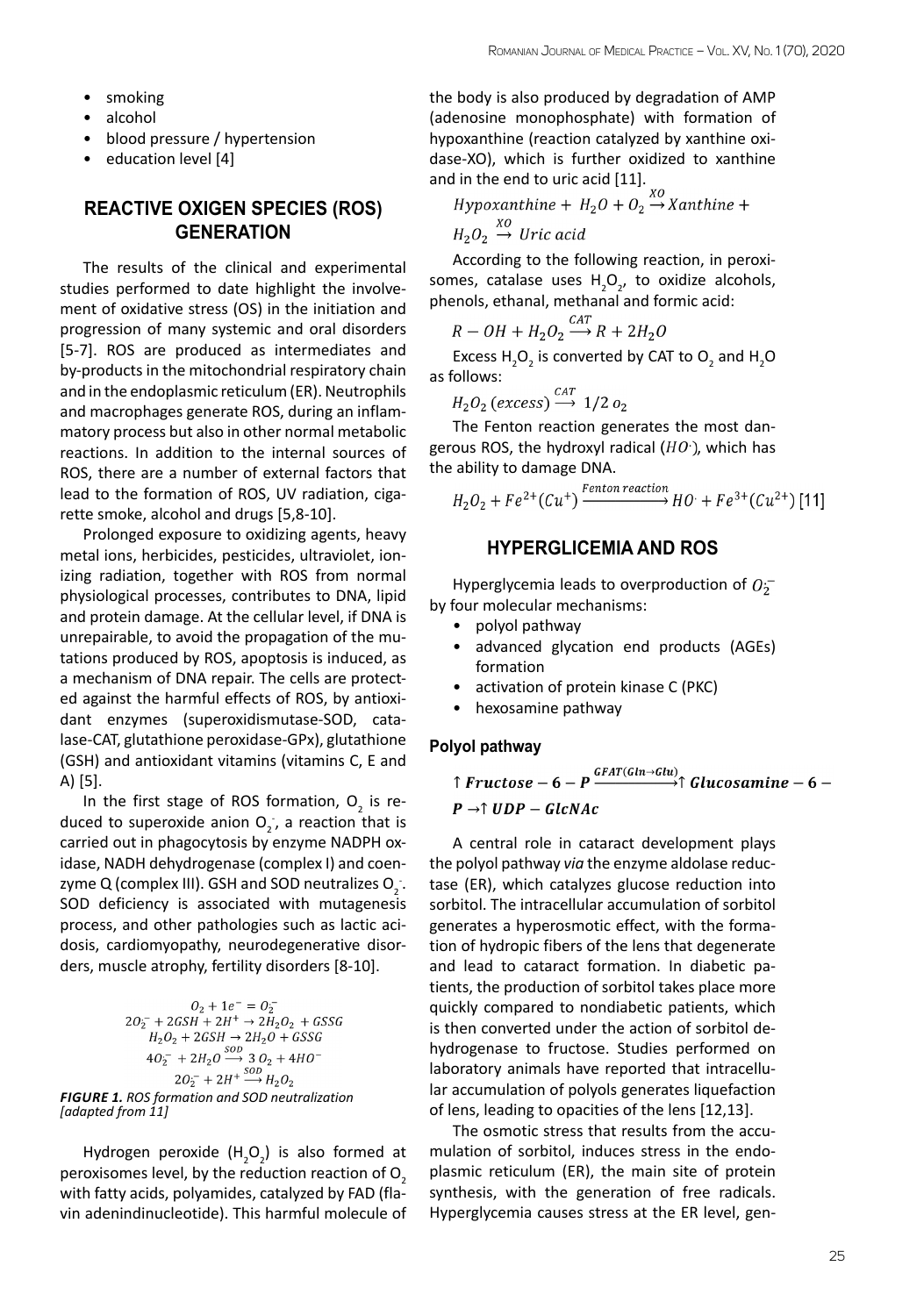erating lens fiber damage. Osmotic stress induced by sorbitol accumulation in the lens, induces apoptosis of the lens epithelial cells and cataracts formation [14-16].

#### **Hexosamine pathway**

#### ↑GA-3-P→↑DHAP + NADH→↑α-glycerol-P→↑DAG→↑PKC

Excess plasma glucose leads to NADH, H<sup>+</sup> formation (tricarboxylic acid cycle), a single proton can be transferred by NADH, H<sup>+</sup> to  $O_2$  with  $O_2^-$  generation.  $O_2^-$  partially inhibits a key enzyme from glycolysis, glyceraldehyde- 3-phosphate dehydrogenase (GADPH), glucose and glycolytic intermediates spill into the polyol and hexosamine pathways. Glutamine-fructose-6-phosphate aminotransferase (GFAT) catalyzes the conversion of glutamine into glucose and glucosamine-6-phosphate formation. Increased flux of fructose-6-phosphate (fructose-6-P) leads to increased levels of glucoamine-6-P and UDP-N-acetylglucosamine (UDP-GlcNAc). The hexosamine pathway mediates increased transcription of inflammatory cytokine-specific genes [16].

#### **Protein kinase C pathway**

↑GA–3–P→↑DHAP + NADH→↑α-glycerol– P→↑DAG→↑PKC

 $O_2^-$  partially inhibits GADPH enzyme, glyceraldehyde-3-phosphate (GA-3-P) is no longer converted to 1,3-diphosphoglycerate and will be isomerized to dihydroxyacetone phosphate (DHAP). DHAP is reduced by NADH to diacylglycerol (DAG) which is an activator of PKC. Once this protein kinase is activated, all three isoforms are also activated: PKC-β, increases VEGF (vascular endothelial growth factor), PAI-1 (plasminogen activator inhibitor-1) NADPH (nicotinamide adenine dinnucleotide phosphate) and decreases eNOS (endothelial nitric oxide synthase) expressions, which will trigger the angiogenesis process. PKC-δ activates the MAPK [\(mitogen-activated protein ki](https://en.wikipedia.org/wiki/Mitogen-activated_protein_kinase)[nases\)](https://en.wikipedia.org/wiki/Mitogen-activated_protein_kinase) signaling pathway with the release of NF-kB (nuclear factor-kB), ROS, PDGFR-β (platelet-derived growth factor receptor-β) which will induce cellular apoptosis. PKC-ζ causes increased expression of NF-kB, TNF-α (tumor necrosis factor), VEGF (vascular endothelial growth factor), thrombin, protein degeneration and retinal blood barrier damage. Activation of PKC isoforms will induce diabetic retinopathy development [16,17].

#### **AGEs pathway**

↑GA3P→↑methylglyoxal→↑AGEs

Hyperglycemia accelerates the non-enzymatic reactions that take place between the free amino groups of proteins and the carbonyl groups of the reducing carbohydrates such as glucose forming AGEs, through a complex molecular process. AGEs can also be formed from dicarbonyl compounds by auto-oxidation or by degradation of glucose products such as glyoxal, methylglyoxal, glyceradehide. In chronic hyperglycemia, AGEs are actively produced and accumulated in the systemic circulation and different tissues, leading to vascular complications. Increased glucose levels in aqueous humor can lead to glycation of lens proteins, a process that generates increased levels of AGEs [16,18].

AGEs formed by lipids, nucleic acids and proteins, bind to specific cell surface receptors and lead to ROS generation. AGEs activate NF-kB, which will activate transcription of vascular cell adhesion molecule-1 (VCAM-1) and intracellular adhesion molecule-1 (ICAM-1) and ROS generation [19].

## **OCULAR ANTIOXIDANT SYSTEM**

The eyes are protected from the OS effects by a powerful antioxidant system that includes the SOD enzyme. Three isofromes of SOD are known; the copper / zinc dependent -cytosolic form (Cu / Zn-SOD or SOD1); manganese-dependent mitochondrial form (Mn-SOD or SOD2) and copper / zinc-dependent extracellular form (EC-SOD or SOD3). These isoforms catalyze the conversion of to  $H_2O_{2'}$  which is further reduced to water by GPx or CAT. Cataract development is associated with increased OS and decreased antioxidants with age. The proteins found in the lens are crosslinked by the disulfide bonds forming insoluble aggregates that will affect the transparency of the lens. Increased serum levels of malondialdehyde, thiobarbituric acid reactive substances, decreased SOD levels, suggest the existence of OS in diabetic patients and lens degeneration [20,21].

## **CONCLUSIONS**

Diabetes mellitus is associated with many systemic complications, ocular impairment being quite common among adult patients. Cataract is a multifactorial disorder, diabetes mellitus playing an central role in its pathogenesis. Four molecular mechanisms are involved in cataract development leading to the generation of ROS, in particular  $0.7$ . The polyol pathway leads to the accumulation of sorbitol, which causes the installation of osmotic stress and damage to the lens fibers. The hexozamine pathway mediates the production of